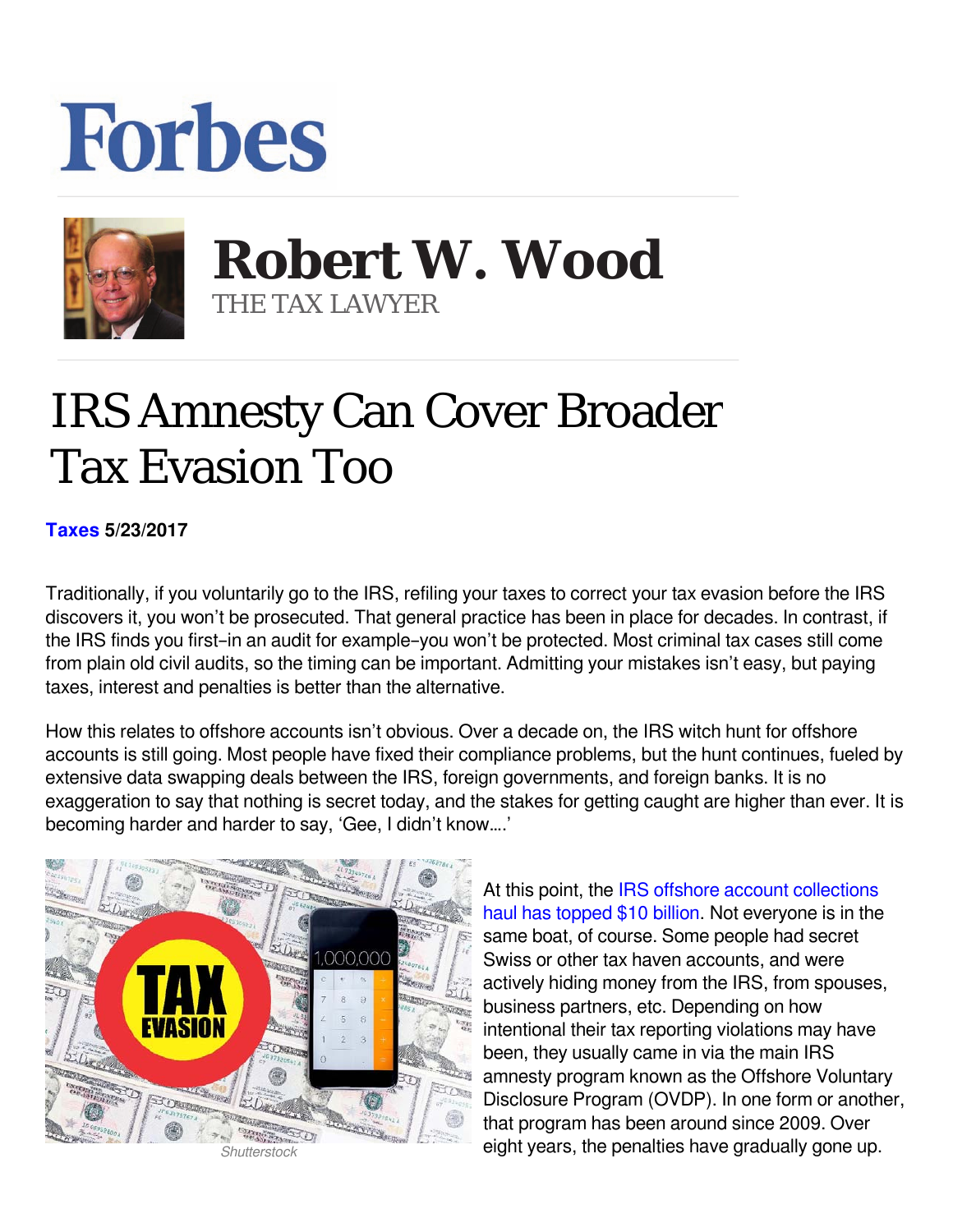Still, it is a good deal compared to potentially much bigger civil penalties and the threat of criminal prosecution. Civil FBAR penalties alone can entirely wipe out foreign accounts. Even so, many people find the OVDP too harsh and too expensive. If you lived or had family overseas and needed foreign accounts, it seems unfair to lump them together with intentionally hidden accounts. Many people with foreign accounts didn't report on FBARs and didn't report interest on their U.S. tax returns out of ignorance, or at worse, out of negligence.

Most taxpayers have an easier time deciding to file Streamlined rather than OVDP. The biggest difference is the overall asset-based penalty. Participants in the OVDP are required to pay taxes and interest on any monies (such as interest income on foreign accounts) they previously failed to report. On top of the taxes, they must pay a 20% penalty on the taxes, plus interest. Last, the 27.5% penalty is paid once for the whole eight years, in lieu of the FBAR (Report of Foreign Bank and Financial Accounts) penalties that would otherwise apply year by year.

Streamlined filers residing outside the United States pay no penalty, while Streamlined filers in the U.S. pay 5% of the foreign accounts/assets. The OVDP precludes criminal prosecution and ends in a closing agreement. In contrast, Streamlined filers can face a civil audit or conceivably even prosecution. Prosecution may be highly unlikely, provided that the taxpayer cooperates if the IRS audits, but that audit may not be easy. A key for any Streamlined filer is to be non-willful. One must certify that. Negligence, inadvertence, or mistake are all OK, but intent to conceal or to evade taxes is not. And the IRS has criteria for objective indicators. It is hard to say you were non-willful if you behaved secretively, did partial reporting of accounts or income, etc.

The OVDP is a clean wash-your-hands kind of way to correct past tax filings and come clean in an area the IRS views as very important. How about other transgressions? As long as you are filing amended tax returns, other corrections *unrelated* to your foreign accounts may be necessary. Before you sign amended tax returns under penalties of perjury, you should make sure they are accurate. If you failed to report any other income, you should include it on your amended returns. But exactly how that fits into the OVDP is a little fuzzy.

By its terms, the OVDP applies to foreign account matters. Other corrections are technically not part of the OVDP, so technically, the IRS *could* pursue these items outside the OVDP. In reality, though, the IRS seems to be doing what makes sense: if you have other unrelated corrections to your returns, by all means make them. If there's a problem, the IRS will presumably tell you. As the IRS puts it, the offshore penalty structure only resolves liabilities and penalties related to offshore noncompliance. Domestic portions of a voluntary disclosure are subject to IRS examination. IRS FAQ 7.1. Taxpayers who are making both an offshore voluntary disclosure and a domestic voluntary disclosure should follow the process for offshore voluntary disclosures, but indicate on the Offshore Voluntary Disclosure Letter that they are also making a domestic voluntary disclosure. See IRS FAQ 24.

Cleaning up domestic tax problems is a feature of many OVDP cases, but some of it may be a question of degree. The IRS appears to be accustomed to the usual full disclosure including some domestic tax problems. However, the IRS might react differently if a \$20,000 offshore account was the catalyst for reporting millions in previously unreported *domestic* income. The OVDP deal would still get the IRS the taxes on that amount, interest, plus a 20% penalty on the unreported income. That might be enough. After all, a key IRS tradition is that tax evaders who voluntarily step forward before they are found are usually not prosecuted.

The bottom line is that some–perhaps many–OVDP tax return packages fix domestic tax problems *unrelated* to foreign accounts. All usually seems to go fine, and there may be no real alternative. The